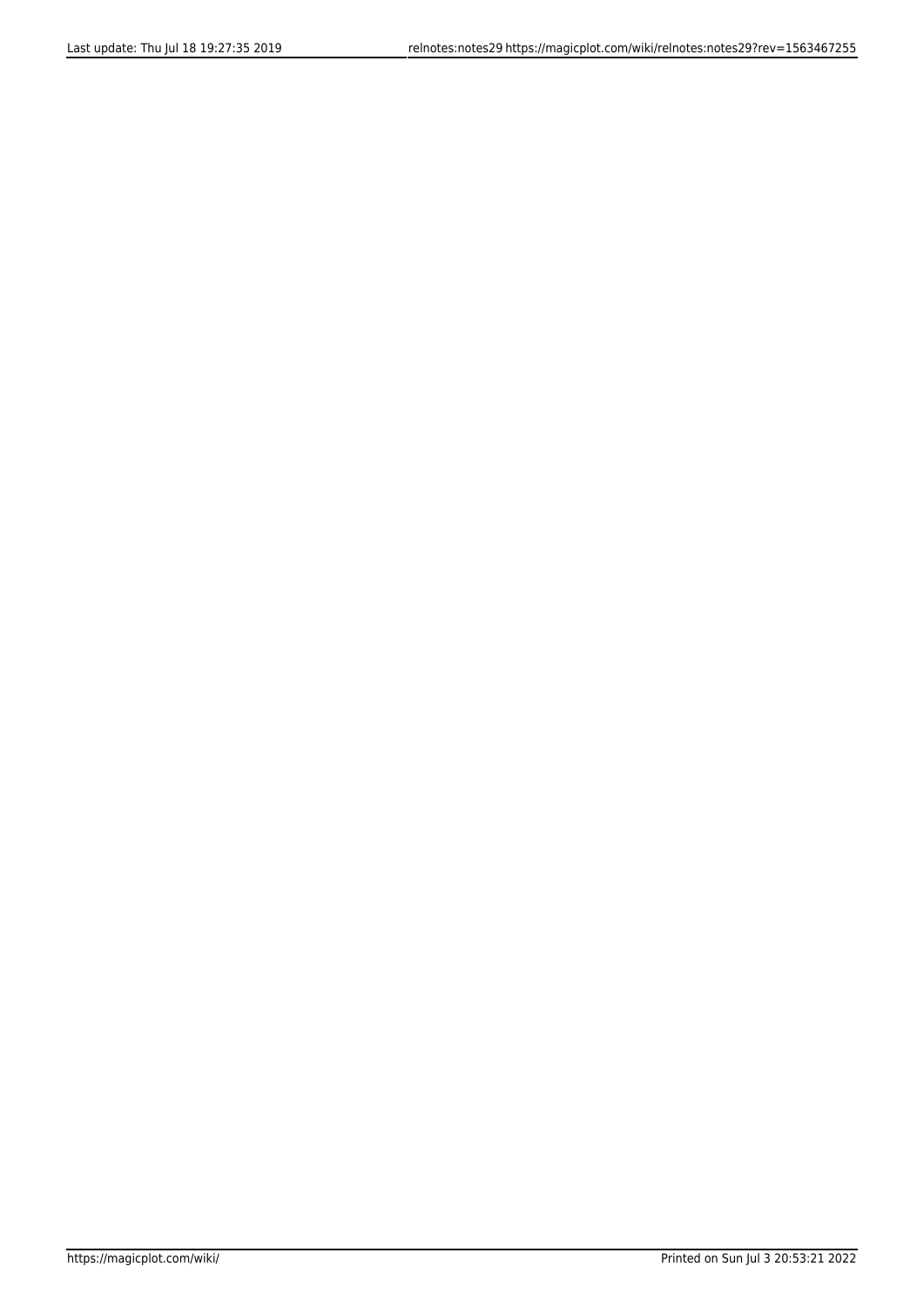## <span id="page-2-0"></span>**Introducing MagicPlot 2.9**

Released July 18, 2019.

- [Full release notes](https://magicplot.com/wiki/release_notes)
- [Help contents](https://magicplot.com/wiki/magicplot_wiki_home)
- [List of features](https://magicplot.com/wiki/comparison)

Starting with this release MagicPlot application executable is signed by developer. Note that on Mac OS the company name is displayed as 'MEDZHIKPLOT SISTEMS, OOO' instead 'Magicplot Systems, LLC' due to transliteration issues.

MagicPlot nor more uses 'public' Java installed in the Windows and Mac OS X operating system. Java runtime environment (v. 12 or later) is now bundled with the executable.

- 0000428: [Fitting] Individual fit interval was not set from data range for guessed curves
- 0000424: [Plots] Y ticks and labels on the bottom disappear is axes box is dragged up and the top border is outside the screen
- 0000330: [Drawing] Group/ungroup operation is too slow if group contains many items
- 0000421: [Plots] Right alignement and repositioning of numeric labels of colormap palette does not work
- 0000420: [Plots] Left/right axis labels left/right alignment (the opposite to the default one) is broken in export and is not saved in project
- 0000402: [Other] Cannot put fit curve to the end of fit curves list in some circumstances
- 0000419: [Other] Cannot Cut curves from Fit Plot in Curves table (but cutting from plot area works)
- 0000418: [Table] Descriptive Statistics toolbar and Quick View toolbar are not updated after adding/deleting a column in a table
- 0000391: [Other] Export Curves as Table dialog: setting the rows count does not work in some cases
- 0000381: [Other] Project tree keyboard shortcuts: Enter to open selected
- 0000403: [Plots] Fit curve legend (style image) disappears when applying figure template with markers only.
- 0000360: [Other] License info is not saved and no error message appears
- 0000405: [Other] Check why can zero size project be saved.
- 0000406: [Plots] Drawings disappear after grouping
- 0000197: [Plots] Best scale zoom does not take error bars into account
- 0000146: [Drawing] If rectangle rotated 90 degrees, scaling works awkwardly
- 0000352: [Plots] Ignore  $\Leftarrow$  0 values in log scale auto scale zoom (best view)
- 0000362: [Drawing] Negative-width lines/arrows are not drawn on screen depending on scale
- 0000365: [Plots] Manual increment for major ticks does not work if Multiplier is set
- 0000401: [Drawing] Changing drawing line ending causes double history command
- 0000379: [Plots] Fix scientific notation format in colormap legend
- 0000393: [Other] Curve style dialog opens outside of screen
- 0000396: [Other] Fit Plot from just imported table is incorrectly named "B-Baseline"
- 0000369: [Other] Different operation when drag and dropping files on tree and on desktop pane
- 0000383: [Plots] Implement Mac OS Retina and Windows HiRes mode for plots rendering
- 0000377: [Drawing] Increase line sticking to vertical/horizontal
- 0000375: [Other] Inactive project window annoyingly blinks when autosaving
- 0000361: [Plots] Printed figure is corrupted: scale error